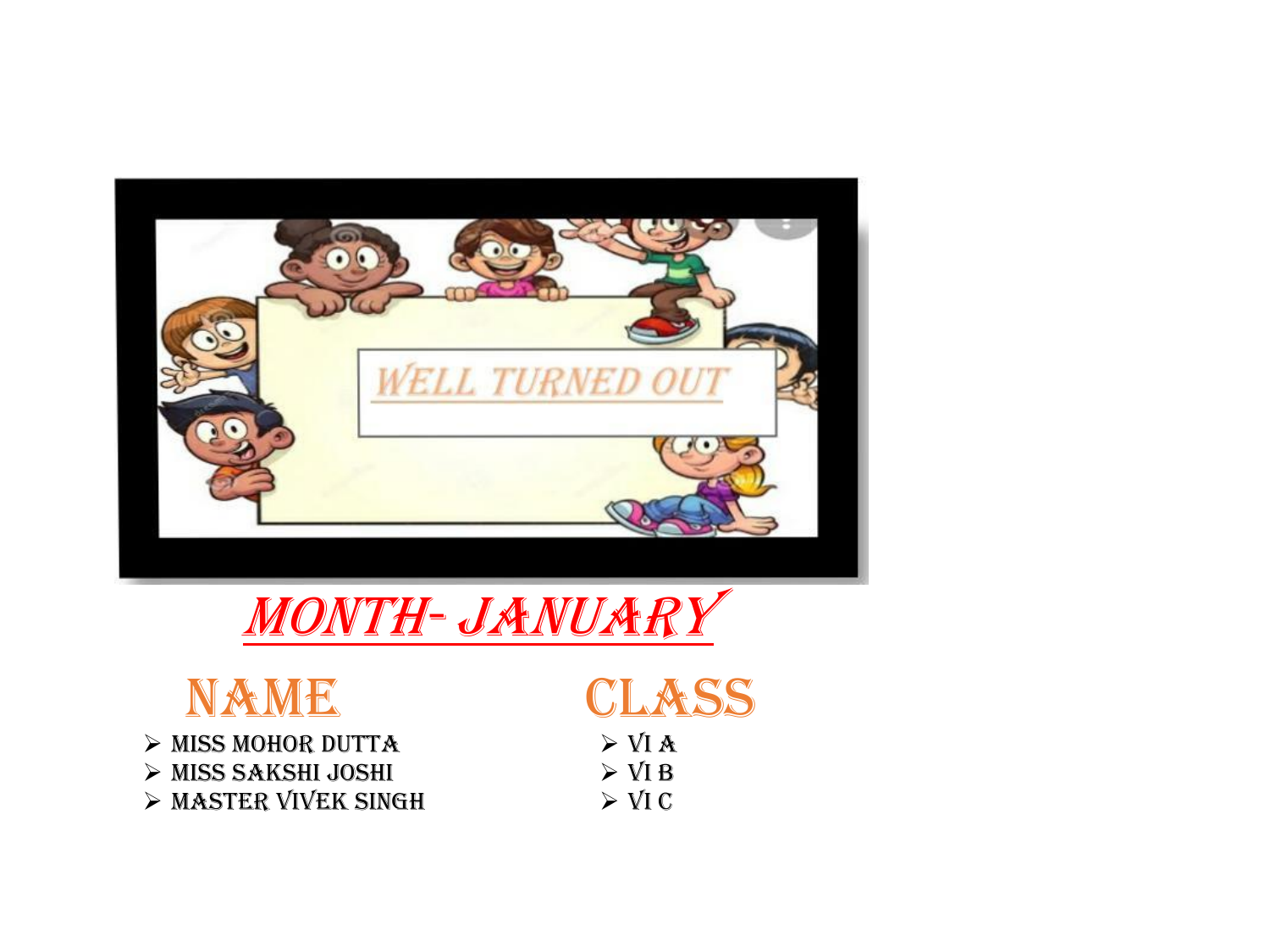| > MASTER PRIYANSHU                   | $\triangleright$ VI D   |
|--------------------------------------|-------------------------|
| > MISS KAVYA GURUNG                  | $\triangleright$ VI E   |
| $>$ MISS PAYAL DEOPA                 | $>$ VII A               |
| $\triangleright$ MISS BHUMIKA        | $\triangleright$ VII B  |
| > MASTER RITESH                      | $\triangleright$ VII C  |
| > MISS SHREYA BUTOLA                 | $\triangleright$ VII D  |
| $>$ MISS SNEH                        | $\triangleright$ VII E  |
| > MASTER PRIYABRAT BEHERA > VIII A   |                         |
| $>$ MISS NIKITA DEKA                 | $\triangleright$ VIII B |
| > MASTER ARUN PURI                   | $\triangleright$ VIII C |
| $\triangleright$ MASTER RONEET NEGI  | $\triangleright$ VIII D |
| > MASTER CHANDAN SINGH BISHT         | $\triangleright$ VIII E |
| $>$ MISS NEELAM BHATT                | $>$ IX A                |
| > MASTER KARTIK SHARMA               | $>$ IX B                |
| > MASTER TARUN SINGH                 | > IX C                  |
| > MISS ROSHNI BISHT                  | > IX D                  |
| > MISS LAXMI MANANDHAR               | > IX E                  |
| $\triangleright$ MASTER MANISH MALLA | > X A                   |
| > MASTER RAHUL                       | > X B                   |
| $\triangleright$ MISS KUMKUM PUNDIR  | > X C                   |
| > MASTER AMAN CHAND                  | $>$ XD                  |
| > MISS HARSITA BHANDARI              | > X E                   |
| > MASTER SHUBHAM YADAV               | $>$ XI A                |
| $\triangleright$ MISS SNEHPREET KAUR | > XIB                   |
| > MASTER HIMANSHU ASWAL              | $\triangleright$ XIC    |